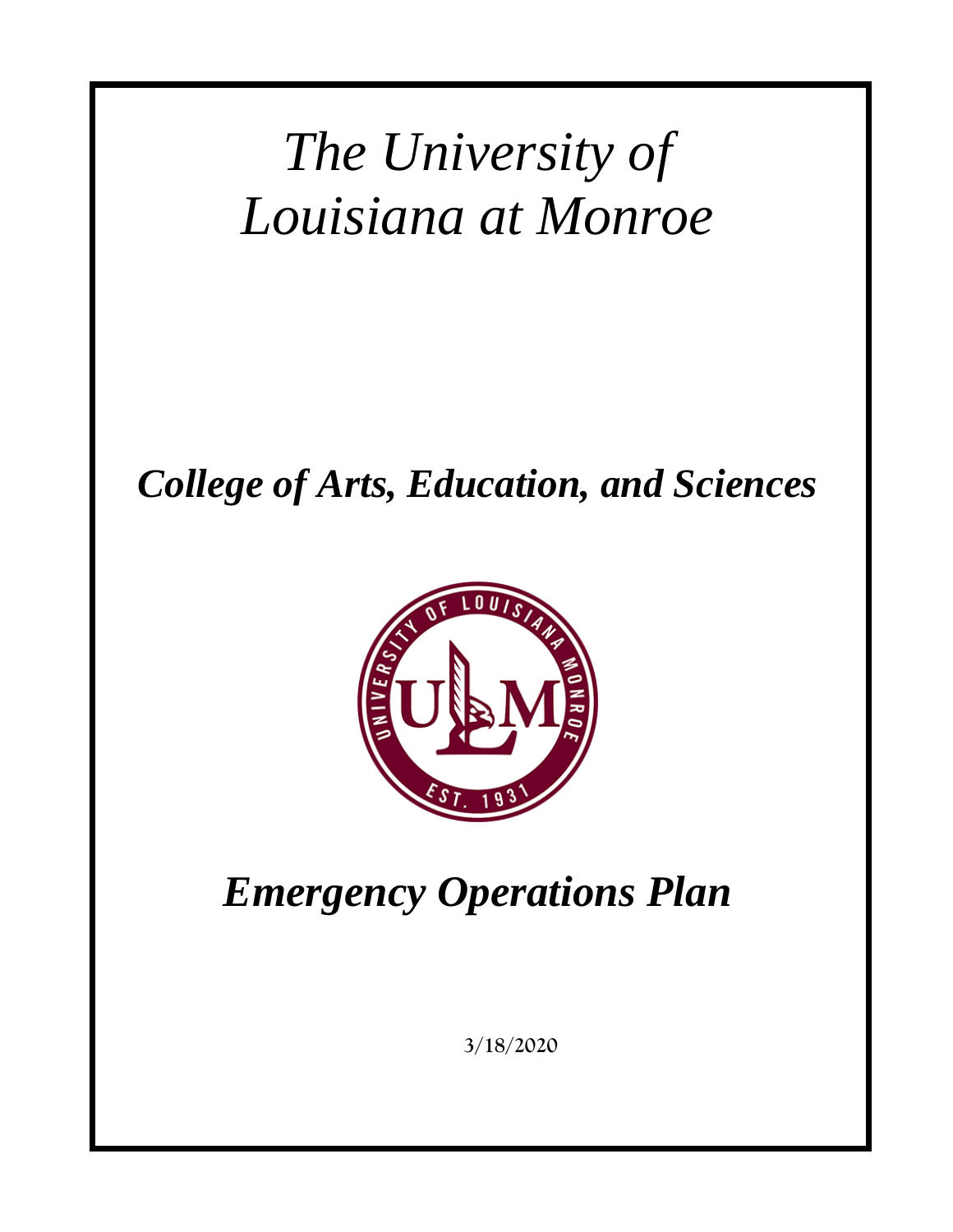### **Introduction**

## **Planning at The University of Louisiana at Monroe**

#### *1. Purpose*

Each department at The University of Louisiana at Monroe has an Emergency Operations Plan to maintain or restore important business and/or academic operations. The Emergency Operations Plan defines the department's actions before, during and after a disaster event.

In addition to the Emergency Operations Plans, The University of Louisiana at Monroe has developed a Business Continuity Plan (BCP) to establish policies, procedures and organizational structure for response to emergencies. The BCP defines procedures to maintain and/or restore critical business and academic operations.

The University of Louisiana at Monroe has also developed an Emergency Response Plan to direct university personnel during actual emergency events. Other emergency response guidelines have been prepared for faculty, staff and students.

All of these specific purpose plans are intended for use in concert to greatly lessen the loss of life and the extent of injuries, limit equipment and property damage, and maintain or rapidly restore normal business and academic operations.

#### *2. Mission*

The University of Louisiana at Monroe will respond to an emergency situation in a safe, effective and timely manner. University resources and equipment will be utilized to accomplish the following priorities:

- Priority I: Protection of Human Life
- Priority II: Support of Health & Safety Services
- Priority III: Protection of University Assets
- Priority IV: Maintenance of University Services
- Priority V: Assessment of Damages
- Priority VI: Restoration of General Campus Operations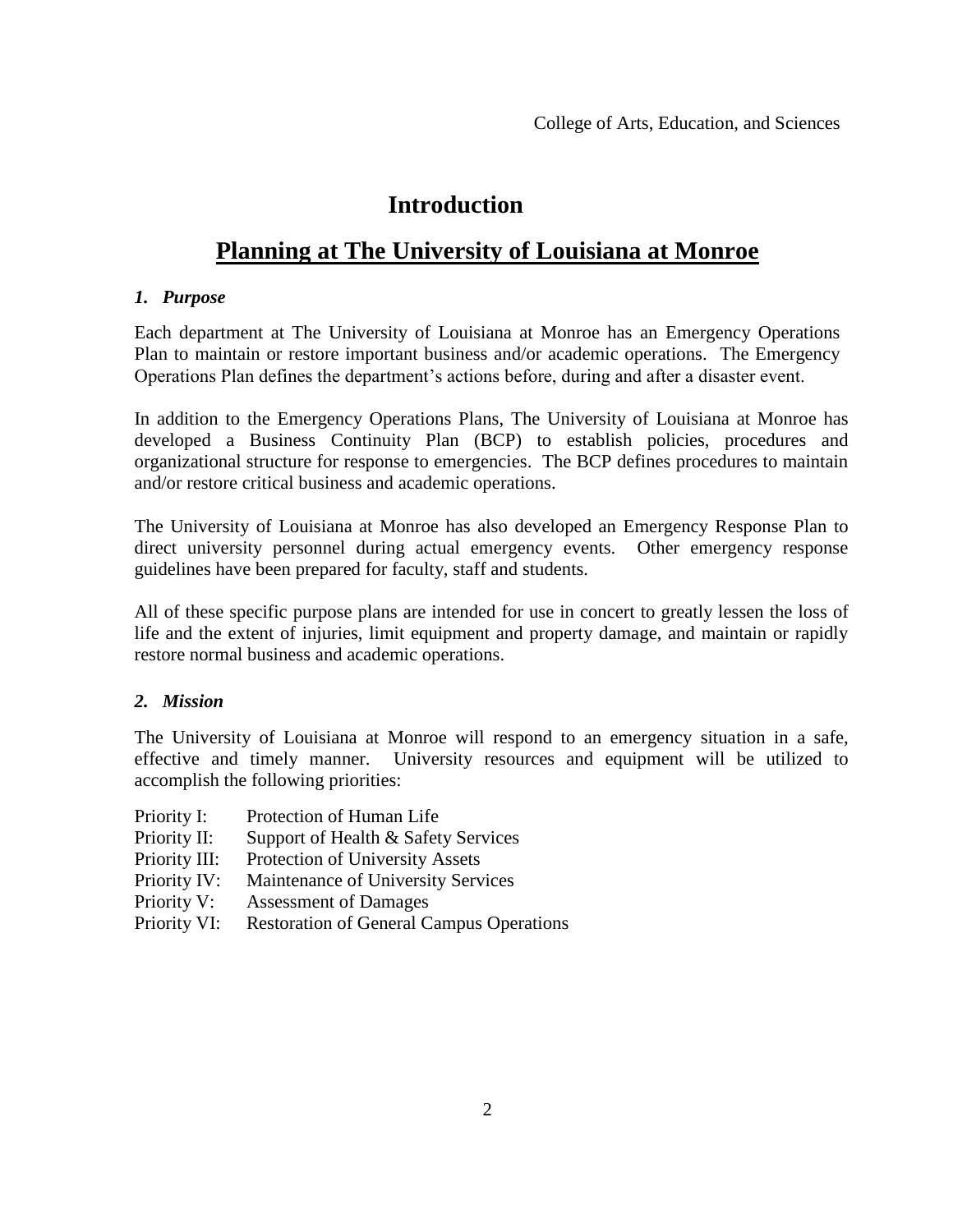# **School Planning**

#### *3. Requirements of All Schools*

Emergency Operations Plans prepared by all University units shall be consistent with the guidelines established in this Business Continuity Plan. Each unit shall, as appropriately directed, execute that portion of their plan required to assure optimum endurance and rapid recovery from the effects of an emergency. Deans, directors, and other responsible parties shall at a minimum, develop and maintain procedures to accomplish the following:

- 1. Identify the individuals and alternates to whom the specific responsibilities are assigned:
	- a. Emergency Operations Plan execution / emergency response
	- b. Emergency Operations Plan maintenance all schools are required to provide the BCP Coordinator with an updated Emergency Operations Plan every year
- 2. Develop procedures for communication
	- a. Emergency contacts
	- b. Contact list for all school employees
	- c. As applicable, contact list for critical subcontractors, suppliers and service providers that may be needed after an emergency event
- 3. Develop procedures to protect all vital records
- 4. Develop procedures to perform normal duties manually / without computer support

#### *4. Specific College of Arts, Education, and Sciences*

- Develop plans to utilize appropriate technologies in a post-disaster or post-crisis environment to allow all courses to continue to function.
- Develop plans and procedures to minimize the effect of a disaster or crisis on research activities.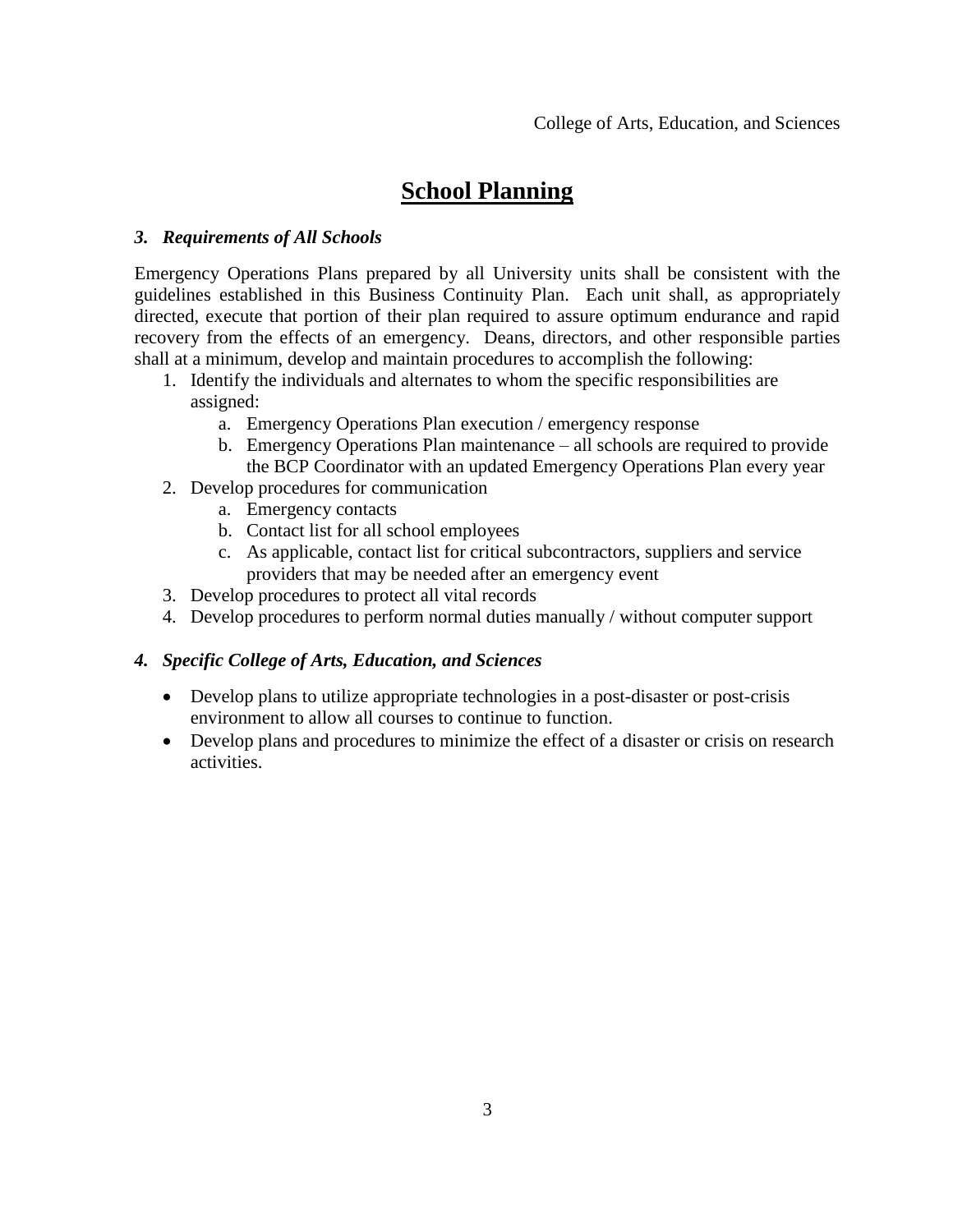| 1.                 |                                                                           |  |
|--------------------|---------------------------------------------------------------------------|--|
| $\overline{2}$ .   |                                                                           |  |
| 3.                 |                                                                           |  |
| $\boldsymbol{4}$ . | Specific College of Arts, Education, and Science Responsibilities3        |  |
|                    |                                                                           |  |
| 5.                 | Head of the College of Arts, Education, and Sciences Emergency Operations |  |
| 6.                 |                                                                           |  |
| 7.                 |                                                                           |  |
| 8.                 |                                                                           |  |
| 9.                 |                                                                           |  |
| 10.                |                                                                           |  |
| 11.                |                                                                           |  |
| 12.                |                                                                           |  |
|                    |                                                                           |  |
|                    |                                                                           |  |
| 13.                |                                                                           |  |
| 14.                |                                                                           |  |
| 15.                |                                                                           |  |
|                    |                                                                           |  |
|                    |                                                                           |  |
|                    |                                                                           |  |
|                    |                                                                           |  |
|                    |                                                                           |  |
| 16.                |                                                                           |  |
| 17.                |                                                                           |  |
| 18.                |                                                                           |  |
| 19.<br>20.         |                                                                           |  |
|                    |                                                                           |  |
|                    |                                                                           |  |
| 21.                | Attachment A - Critical Data not Secured by University Computing 13       |  |
| 22.                |                                                                           |  |
| 23.                |                                                                           |  |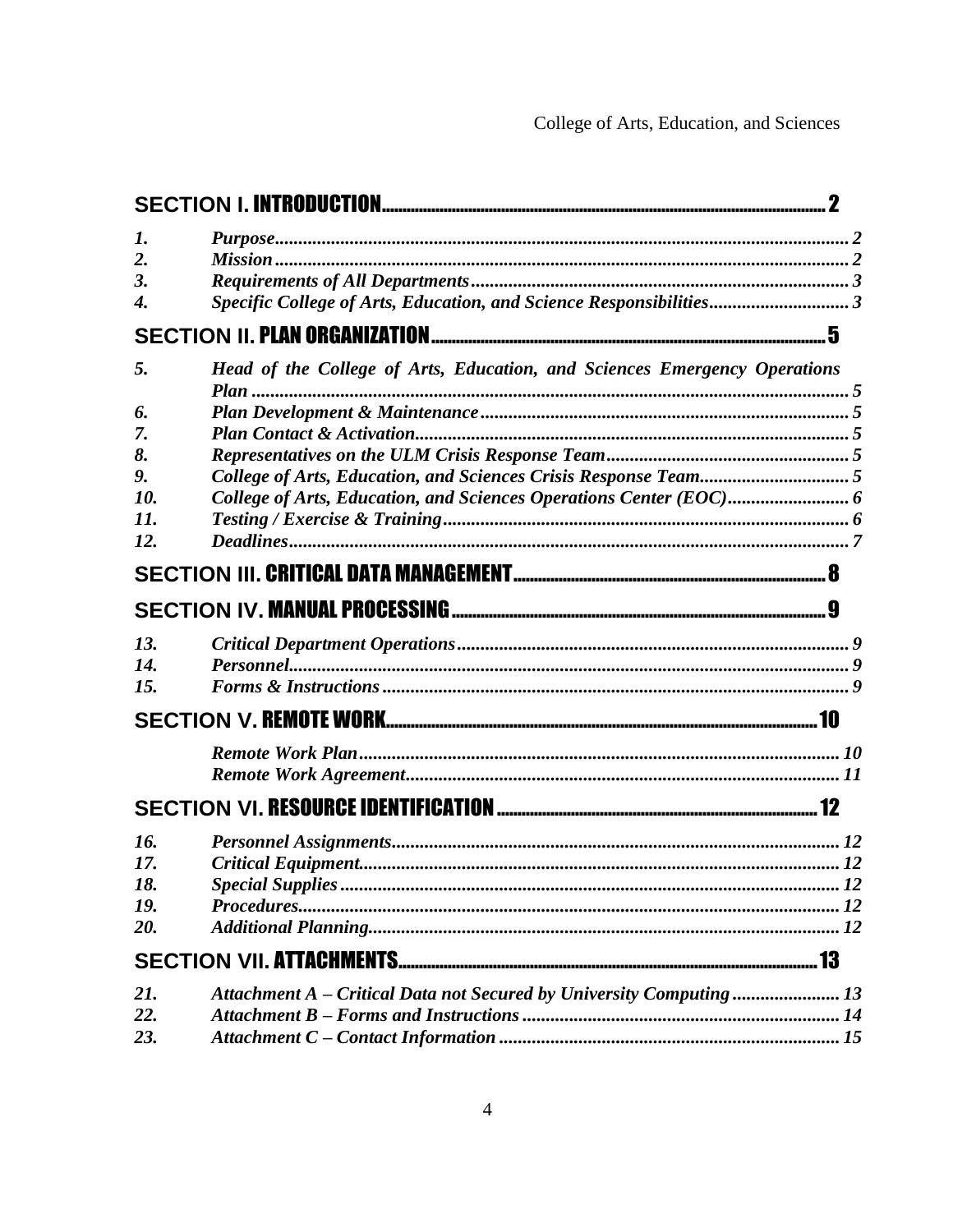### **Section II: Plan Organization**

- *5. Head of the College of Arts, Education, and Sciences Emergency Operations Plan*
	- **1. Dr. John M. Pratte**
	- **2. Dr. Christopher Michaelides**
- *6. Plan Development & Maintenance*
	- **1. Dr. John M. Pratte**
	- **2. Dr. Christopher Michaelides**
	- **3. School Directors\_\_\_\_\_\_\_\_\_\_\_\_\_\_\_\_\_\_\_\_\_\_\_\_\_\_\_\_\_\_\_\_\_\_\_**
	- **4. Mark Kerry\_\_\_\_\_\_\_\_\_\_\_\_\_\_\_\_\_\_\_\_\_\_\_\_\_\_\_\_\_\_\_\_\_\_\_\_\_\_**
- *7. Plan Contact & Activation*
	- **1. Dr. John M. Pratte**
	- **2. Mark Kerry**
- *8. Representatives on the ULM Crisis Response Team*
	- **1. N/A**
	- **2. N/A**
- *9. College of Arts, Education, and Sciences Crisis Response Team*
	- **1. Dr. John M. Pratte**
	- **2. Mark Kerry**
	- **3. Dr. Derle Long**
	- **4. Dr. Anne Case Hanks**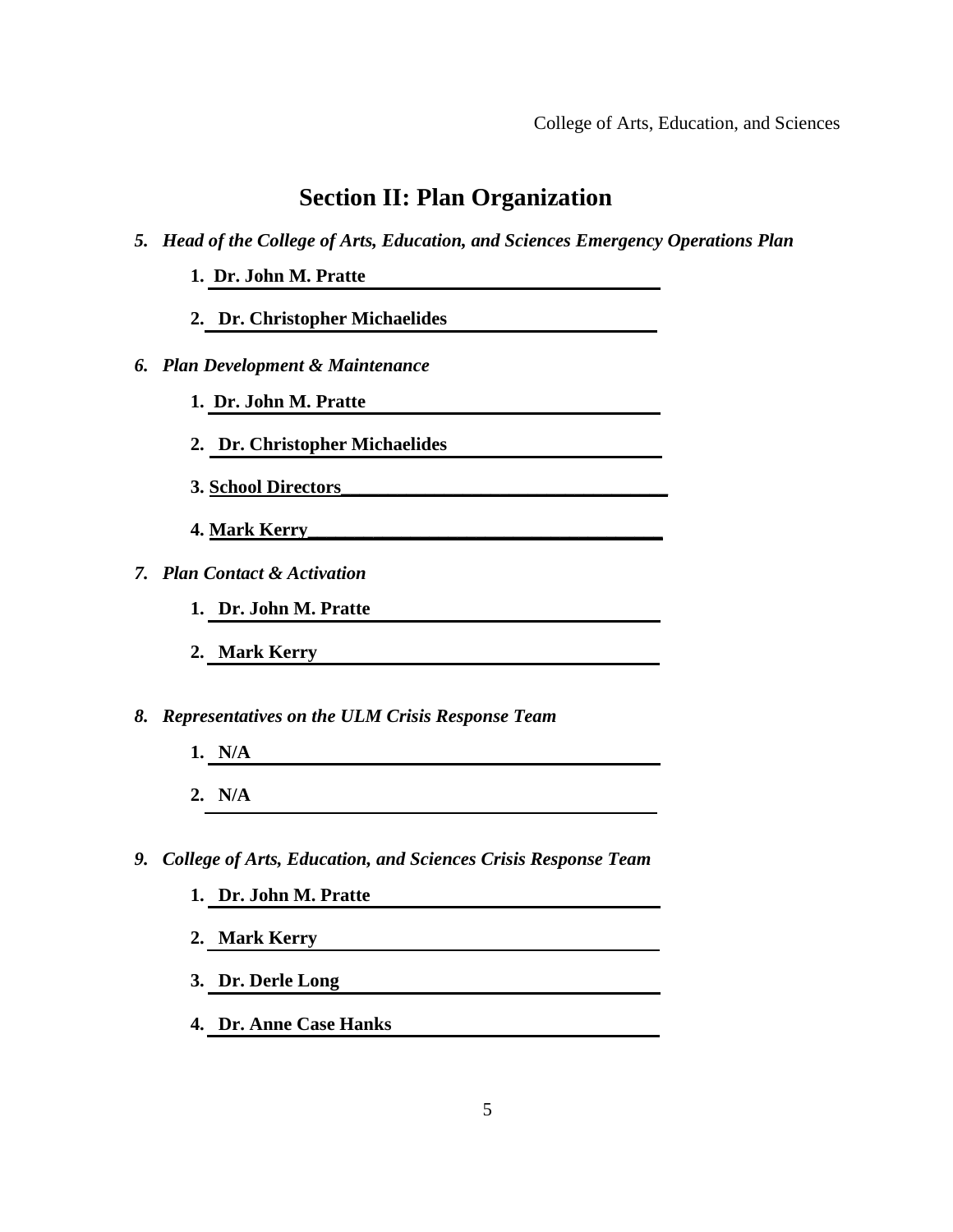College of Arts, Education, and Sciences

*10. College of Arts, Education and Sciences Emergency Operations Center (EOC)*

**Location of the Primary EOC: Dean's Office- Walker Hall 1-45** 

**Location of the Backup EOC: CNSB- 102** 

#### *11. Testing / Exercise & Training*

**1. Training Needs** 

|    | N/A                             |
|----|---------------------------------|
|    | 2. Training Date(s)             |
|    | N/A                             |
| 3. | <b>Testing / Exercise Needs</b> |

**Test the ability of the Schools to process work remotely and/or manually** 

**Test the ability of the faculty members to teach classes remotely or with** 

**limited/no technology available**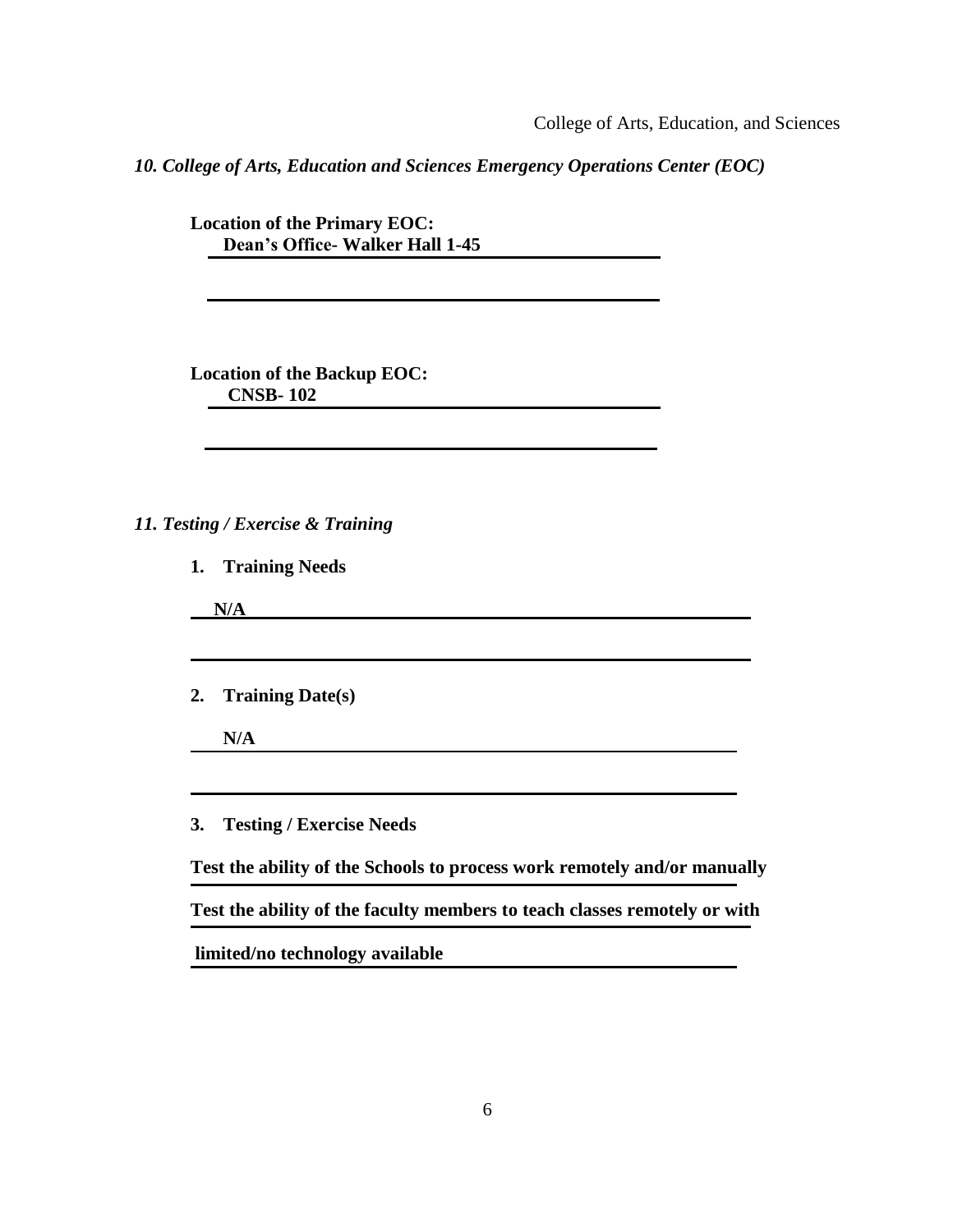#### *12. Deadlines*

|                                           | PERSON RESPONSIBLE |                  | <b>Completion</b>  |
|-------------------------------------------|--------------------|------------------|--------------------|
| <b>ANNUAL UPDATE ACTIVITIES</b>           | <b>Primary</b>     | <b>Alternate</b> | Date               |
| College of Arts, Education, and           | John M. Pratte     | Mark Kerry       | 3/18/2020          |
| <b>Sciences Emergency Operations Plan</b> |                    |                  |                    |
| review Meeting                            |                    |                  |                    |
| Test the ability of the schools to        | School             | Dean's Office    |                    |
| process work manually                     | <b>Directors</b>   |                  |                    |
| Test the ability of the schools to        | School             | Dean's Office    | 3/19/2020          |
| process work remotely                     | <b>Directors</b>   |                  |                    |
| Test the ability of the schools to teach  | John M. Pratte     | Dean's Office    | 3/19/2020          |
| classes remotely                          |                    |                  |                    |
| Update website with College of Arts,      | John M. Pratte     | Andria Price     | 3/18/2020          |
| Education, and Sciences Emergency         |                    |                  |                    |
| <b>Operations Plan</b>                    |                    |                  |                    |
| Update College of Arts, Education, and    | John M. Pratte     | Chris            |                    |
| Sciences Operations Plan & Submit to      |                    | Mchaelides       | June 30, Each Year |
| the BCP Coordinator                       |                    |                  |                    |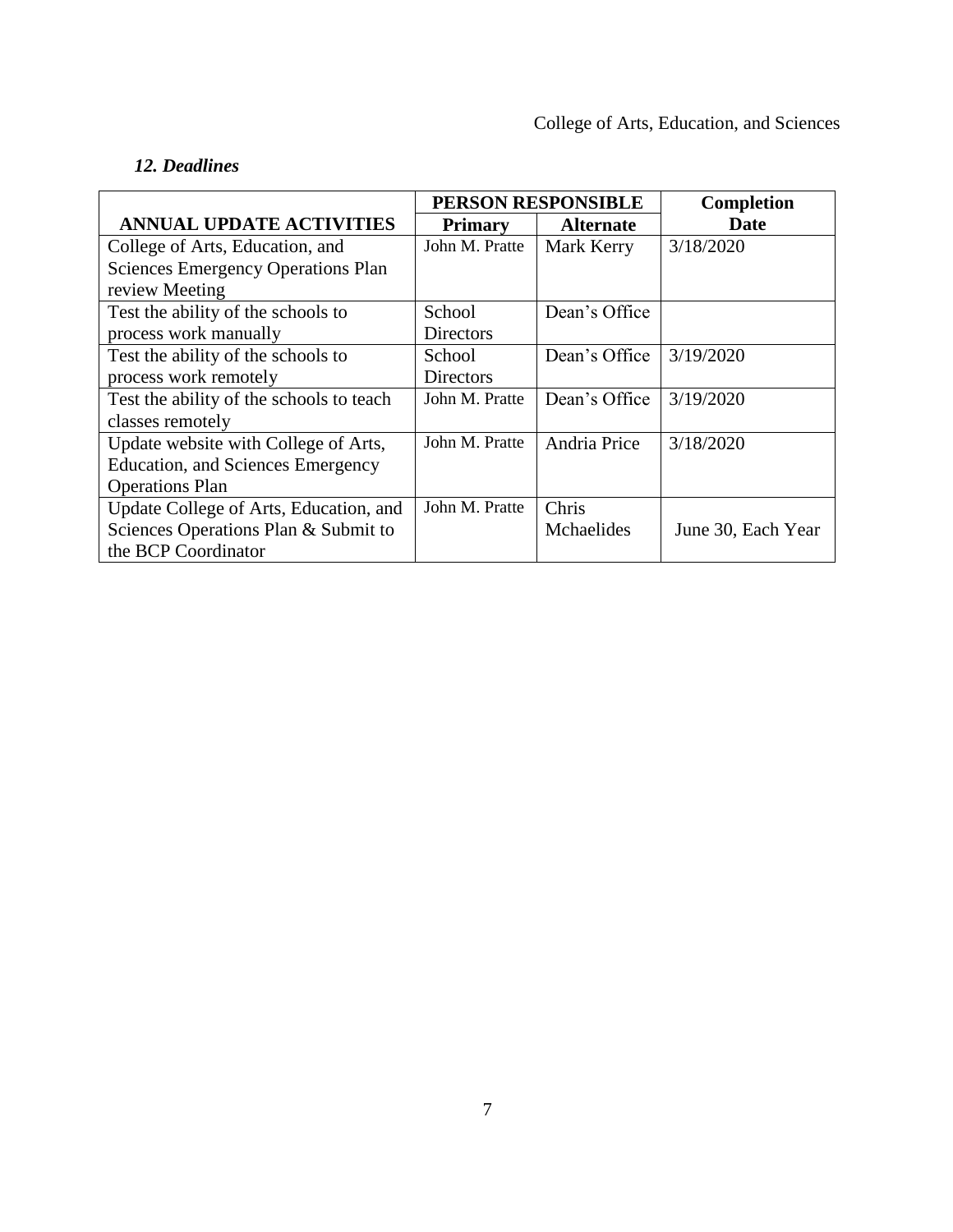# **Section III: Critical Data Management**

All data that is created or stored on The University of Louisiana at Monroe central computing center maintained by University Computing is automatically backed-up and secured offsite.

- 1. Is all data used by this department developed or maintained by University Computing? YES X NO
- 2. Is all data used by this department developed or maintained by an auxiliary computing system with proper controls\*?  $Z$  YES  $X$  NO
- 3. For data used by this department that is not developed or maintained by University Computing or by an auxiliary computing system with proper controls\*, the following responsibilities are assigned:

|    | <b>Responsibility</b> | <b>Primary</b>   | <b>Alternate</b> |
|----|-----------------------|------------------|------------------|
| А. | Maintenance           | Chance Eppinette | N/A              |
|    | B. Off Site Storage*  | Ellucian         |                  |

\* Location of Off-Site records Ellucian 4375 Fair Lakes Court Fairfax, Virginia 22033, USA Phone: +1 (800) 223-7036

.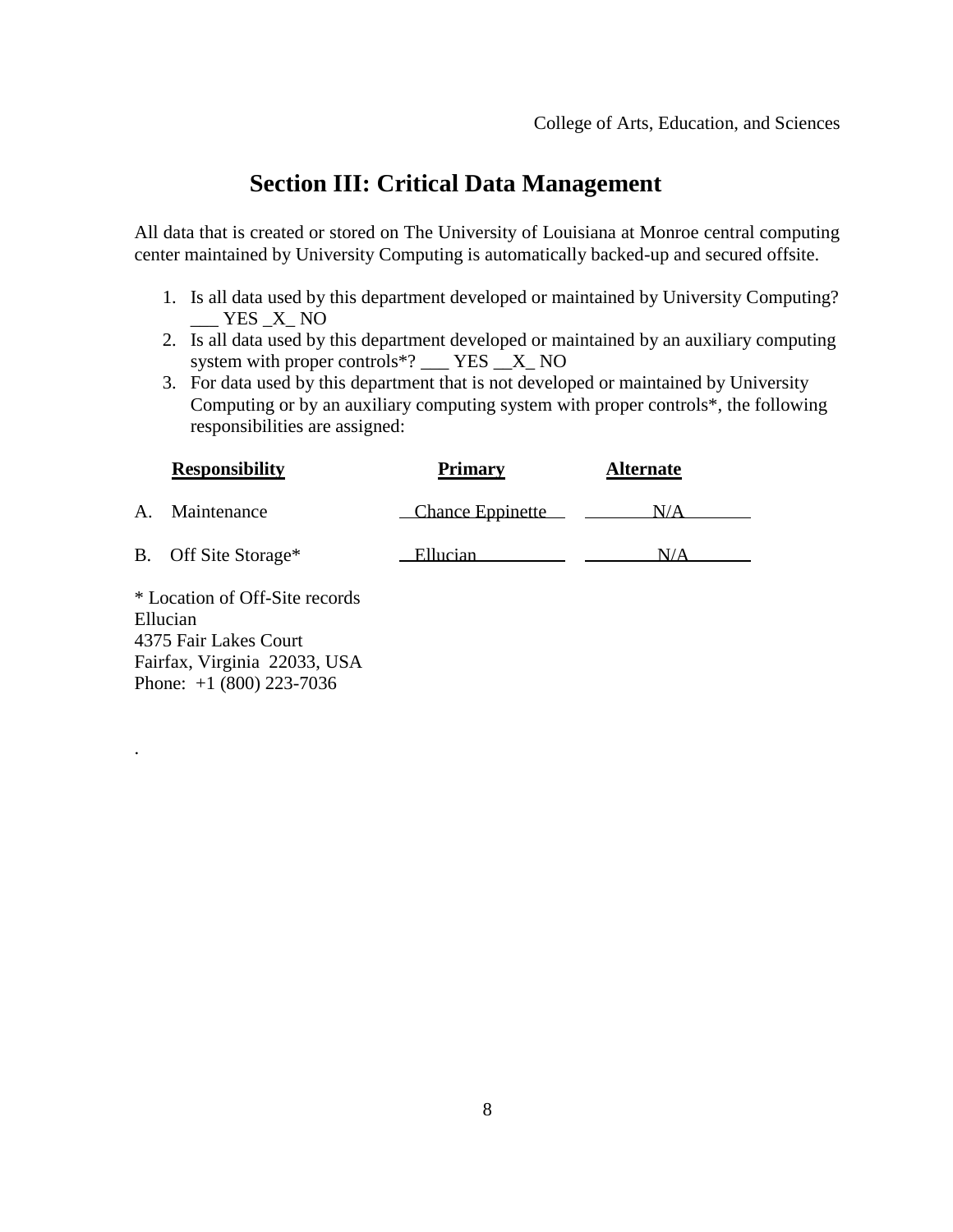# **Section IV: Manual Processing**

There may be a period of time when computer services will be unavailable after a major emergency or disaster. Every School at The University of Louisiana at Monroe must be able to perform critical department operations manually.

#### *13. Critical Department Operations*

Critical department operations that are processed by computer:

**Academic**: Teaching, advising and grading classes

**Administrative**: Budgets, course scheduling, classroom assignments, payroll, faculty leave requests, students' flags lifting, certifying graduating seniors, verifying coursework for graduating senior check out.

#### *14. Personnel*

Employees who can perform critical department operations manually:

**Academic**: Dean's Office, all School Directors, and faculty members

**Administrative**: Dean's Office all School Directors, and administrative staff members

#### *15. Forms & Instructions*

Attachment B is comprised of hard copies of all forms used to perform critical operations manually and, as necessary, attach instructions on form completion.

(Program applications, Faculty Leave Requests, budget transfer sheet, etc…)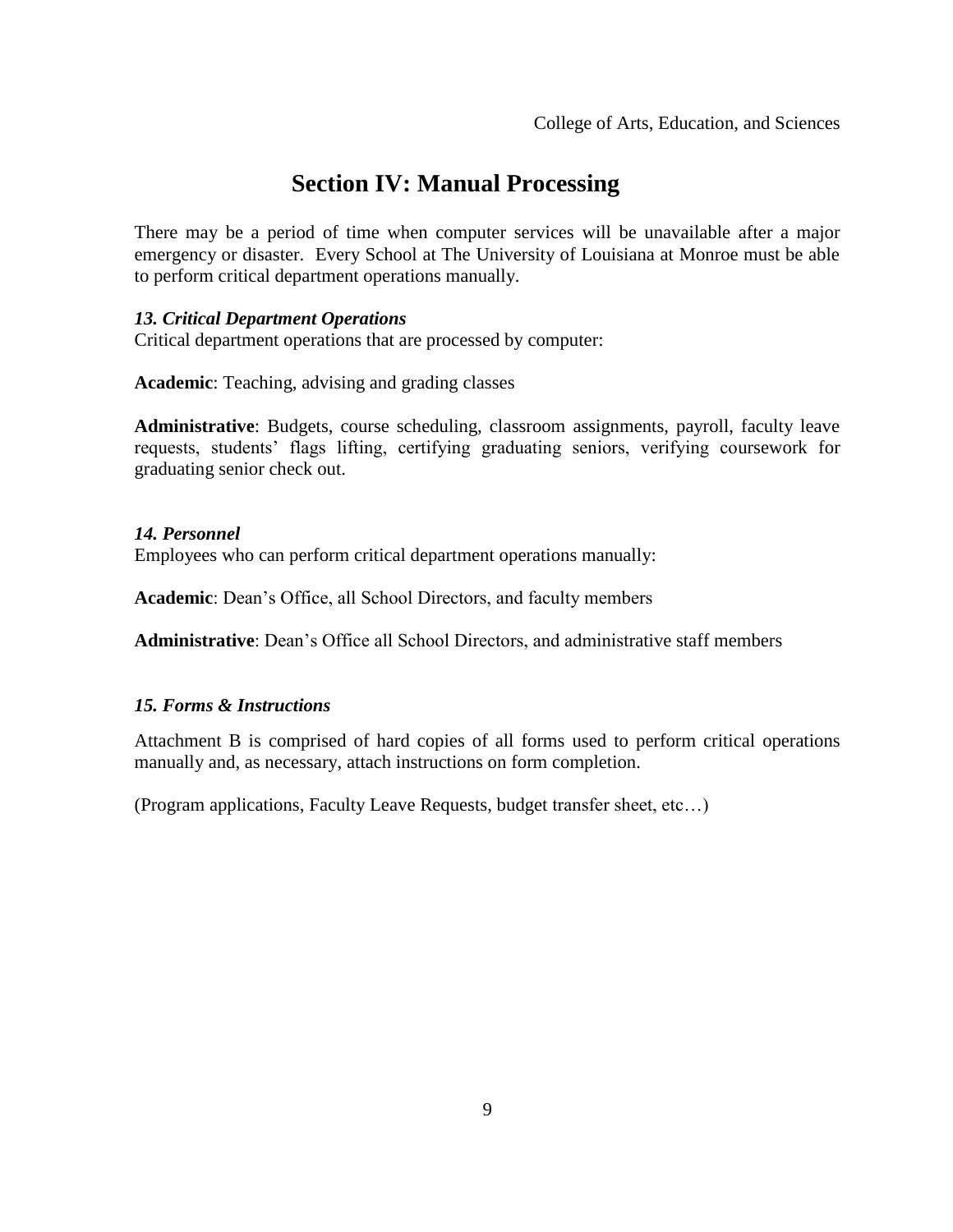# **Section V: Remote Work**

When situations dictate, some employees will need to work remotely from campus. Managers and employees will need to put the agreement in writing outlining expectations. The following should be included in that agreement:

- Priorities and expected work outcomes for the day/week. Supervisors will determine methods of check in (phone, zoom, or email) and frequency
- All emails and phone calls should be monitored and answered as soon as possible, with a maximum of 24 hours between request and response.
- Work hours must be established. If there is a change in the regular schedule or if flexibility is required because of job duties, this should be identified in the work plan.
- Meetings should continue via Zoom or conference call, as possible.
- Employees may come to the office to exchange completed work assignments for new work if needed. However, this should be significantly limited and coordinated by their supervisor or designee.
- Please use the Productivity Report (attached) to track work on a daily basis. The report must be submitted to the direct supervisor at the end of each pay period.
- Supervisors must maintain a copy of each employee's Productivity report.

#### **Technology Assistance**

Equipment: If an employee has insufficient computing technology in their remote location, they will need to work with their supervisor to check-out University equipment to allow them to continue job functions. Even though they are working remotely, the employee is still responsible for following all University practices and policies to maintain security on the devices.

Remote Network Connections: The employee is responsible for their network and phone access. Please discuss your usage/data plans with your internet service provider to ensure you will not encounter increased fees.

ULM Network Connection: Some systems (ex. Internet Native Banner) can be accessed only when you are connected to the ULM network. When working remotely, you can access these systems through VPN. If a VPN connection is required, please contact IT Services to establish this on your remote device(s).

#### **Time Accounting**

Time spent working remotely will be accounted on bi-weekly timesheets as work time just as it is for office work. If an employee is unable to work because they become sick or need to care for a dependent, they will need to notify their supervisor about the change. The employee will report this time per HR Policy as either sick leave, compensated leave, or emergency leave.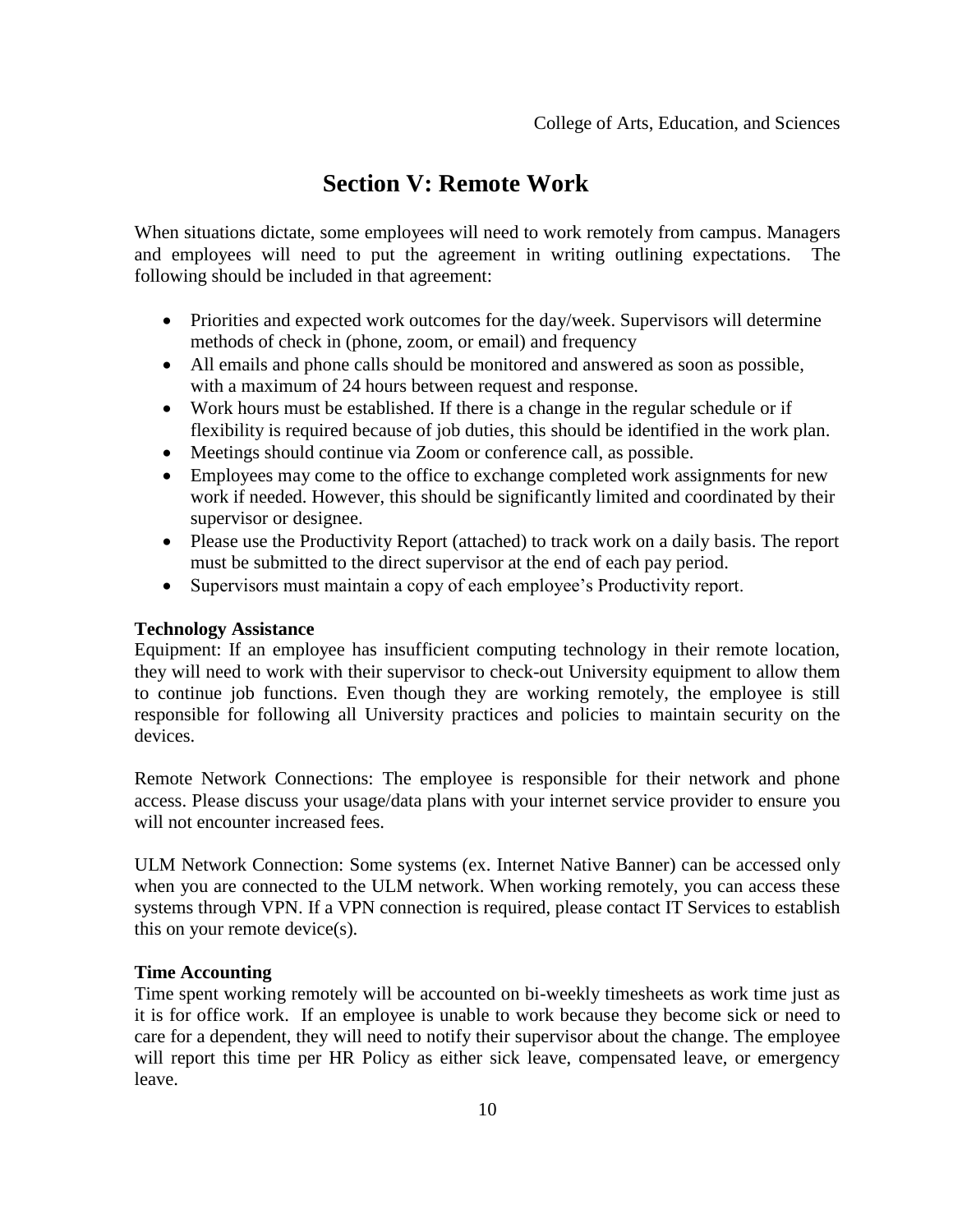# **Emergency Remote Work Agreement**

| <b>Employee Name:</b>          | <b>Supervisor Name:</b>        |
|--------------------------------|--------------------------------|
| <b>Employee ID:</b>            | <b>College/School</b>          |
| <b>Current Position Title:</b> | <b>Official Work Location:</b> |
| <b>Remote Location:</b>        |                                |

| To be Completed by Supervisor:                                                                                                                                      | Y/N |
|---------------------------------------------------------------------------------------------------------------------------------------------------------------------|-----|
| Job duties can be performed fully or partially remotely.                                                                                                            |     |
| Supervisor has discussed with the employee what job duties are to be performed remotely and<br>planned for any duties that must be performed on site (see attached) |     |
| Employee has appropriate remote space, equipment, telephone, and Internet access.                                                                                   |     |
| Employee can ensure that remote work will not create an information security risk.                                                                                  |     |
| Employee has demonstrated basic necessary job performance.                                                                                                          |     |
| Supervisor can provide adequate supervision and accountability for the remote work.                                                                                 |     |

# **Employee Acknowledgement:**

I request approval for an emergency remote work arrangement and agree to adhere to all applicable guidelines and policies. **I acknowledge that I have read, understand, and agree to abide by this Emergency Remote Work Procedure and Agreement.**

Employee Signature Date

#### **Supervisor Approval:**

I approve this emergency remote work arrangement and agree to adhere to all applicable guidelines and policies. **I acknowledge that I have read, understand, and agree to abide by this Emergency Remote Work Procedure and Agreement and will ensure adequate supervision and accountability for my employee at all times and work locations.**

Supervisor Date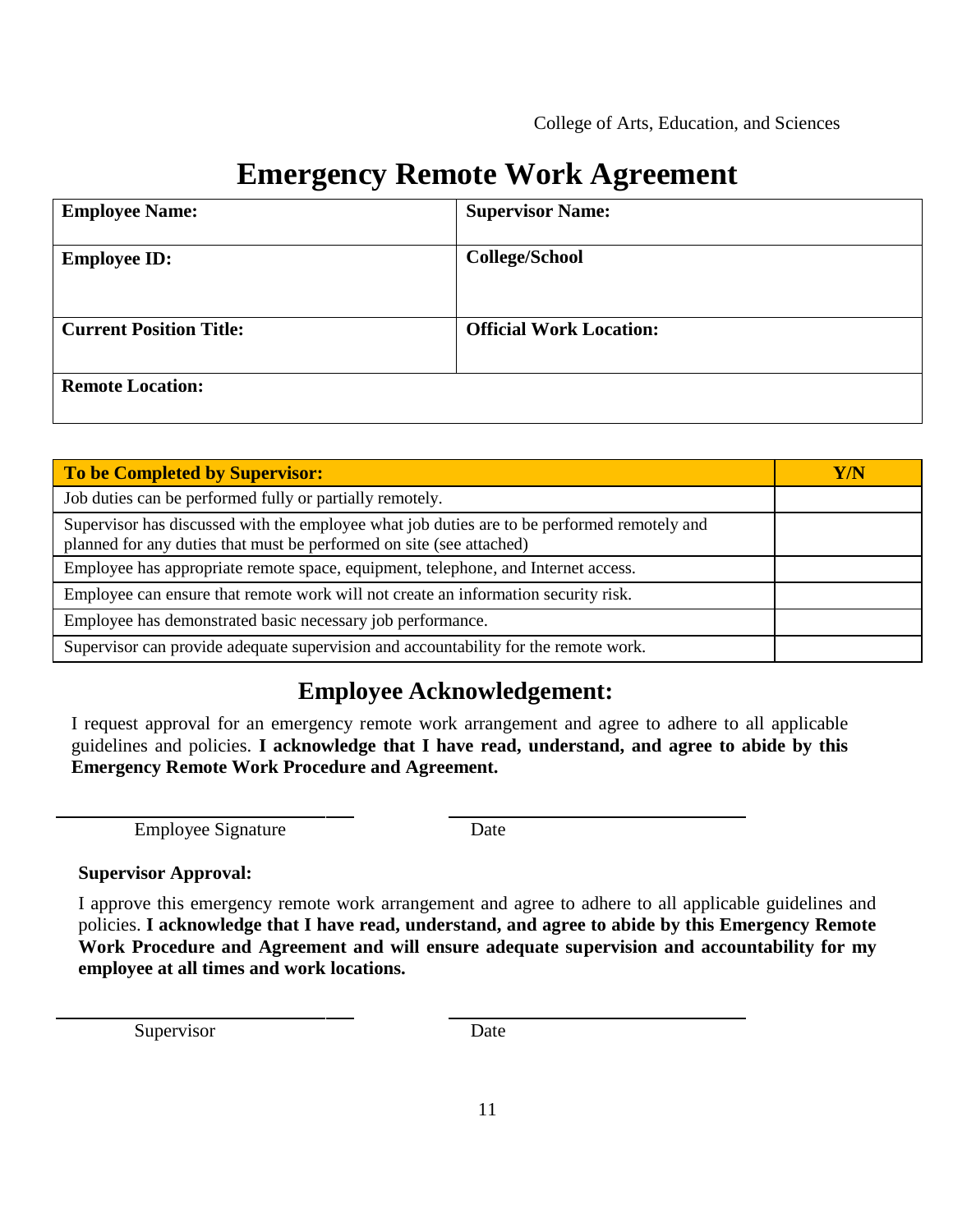# **Section VI: Resource Identification**

#### *16. Personnel Assignments*

Special Personnel Assignments to perform critical operations are as follows:

School Directors and administrative staff members will be responsible for critical administrative operations.

Faculty members will be responsible for critical academic operations.

#### *17. Critical Equipment*

Special Equipment needed to perform critical operations are as follows:

N/A

#### *18. Special Supplies*

Special Supplies needed to perform critical operations are as follows:

N/A

#### *19. Procedures*

Special Procedures to perform critical operations are as follows:

A Moodle presence is required for all CAES courses and should include at least the class roster and syllabus

#### *20. Additional Planning*

N/A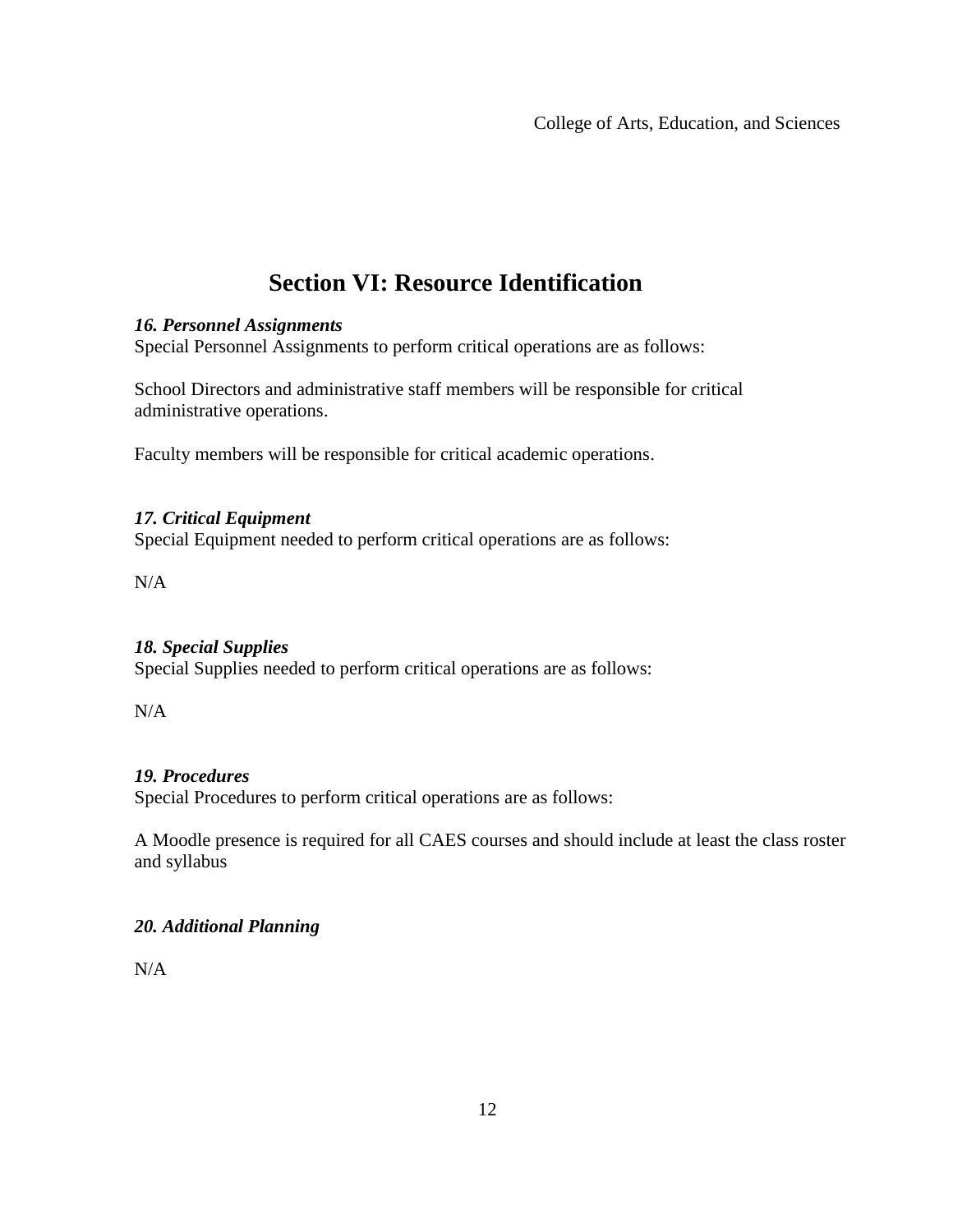# **Section VII: Attachments**

#### *21. Attachment A – Critical Data not Secured by University Computing*

(or by an auxiliary computing system with proper backup controls)

| Name/          | <b>Critical Level</b> |         | <b>Flow</b> |              |           |             | Not Properly Secured by Electronically |                |
|----------------|-----------------------|---------|-------------|--------------|-----------|-------------|----------------------------------------|----------------|
| Class of       |                       |         |             |              |           | Duplicated  | Hardened                               | Replaceable or |
| Document       | <b>Operations</b>     | Legal   | Source      | <b>Users</b> | Custodian | & Dispersed | <b>Site</b>                            | Unimportant    |
| <b>PRAXIS</b>  |                       | X       | Dean's      | Dean's       | Dean's    |             |                                        |                |
| scores         |                       |         | Office      | Office       | Office    |             |                                        |                |
| Accreditation  | X                     |         | Associate   | Associate    | Associate |             |                                        |                |
| reports<br>and |                       |         | Dean's      | Dean's       | Dean's    |             |                                        |                |
| documents      |                       |         | Office      | Ofice        | Office    |             |                                        |                |
| Personnel      |                       | $\sf X$ | Dean's      | Dean's       | Dean's    |             |                                        |                |
| <b>Files</b>   |                       |         | Office      | Office       | Office    |             |                                        |                |
| Graduate       |                       | X       | Dean's      | Dean's       | Dean's    |             |                                        |                |
| (Alumni) Files |                       |         | Office      | Office       | Office    |             |                                        |                |
|                |                       |         |             |              |           |             |                                        |                |
|                |                       |         |             |              |           |             |                                        |                |
|                |                       |         |             |              |           |             |                                        |                |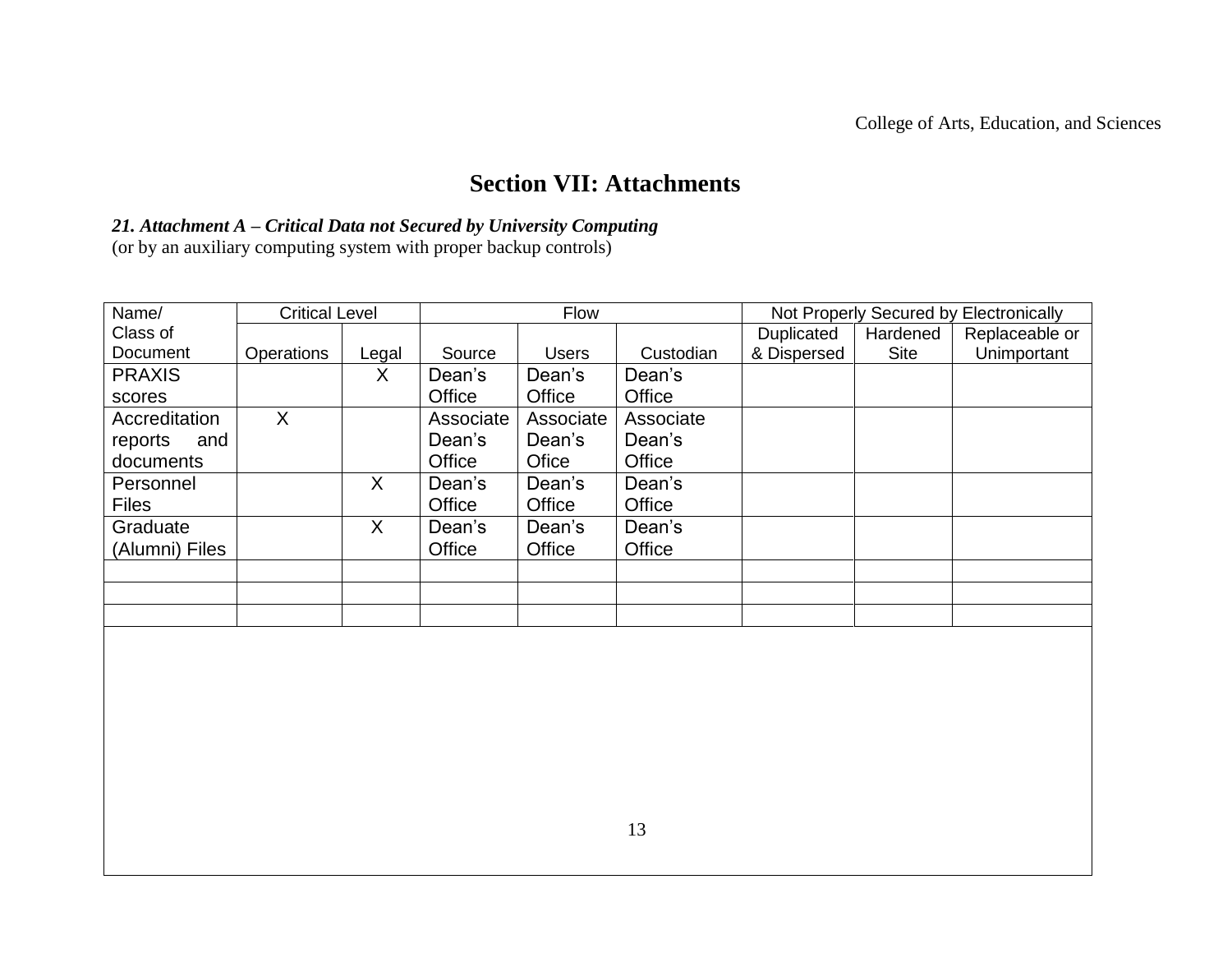*22. Attachment B – Forms and Instructions—N/A*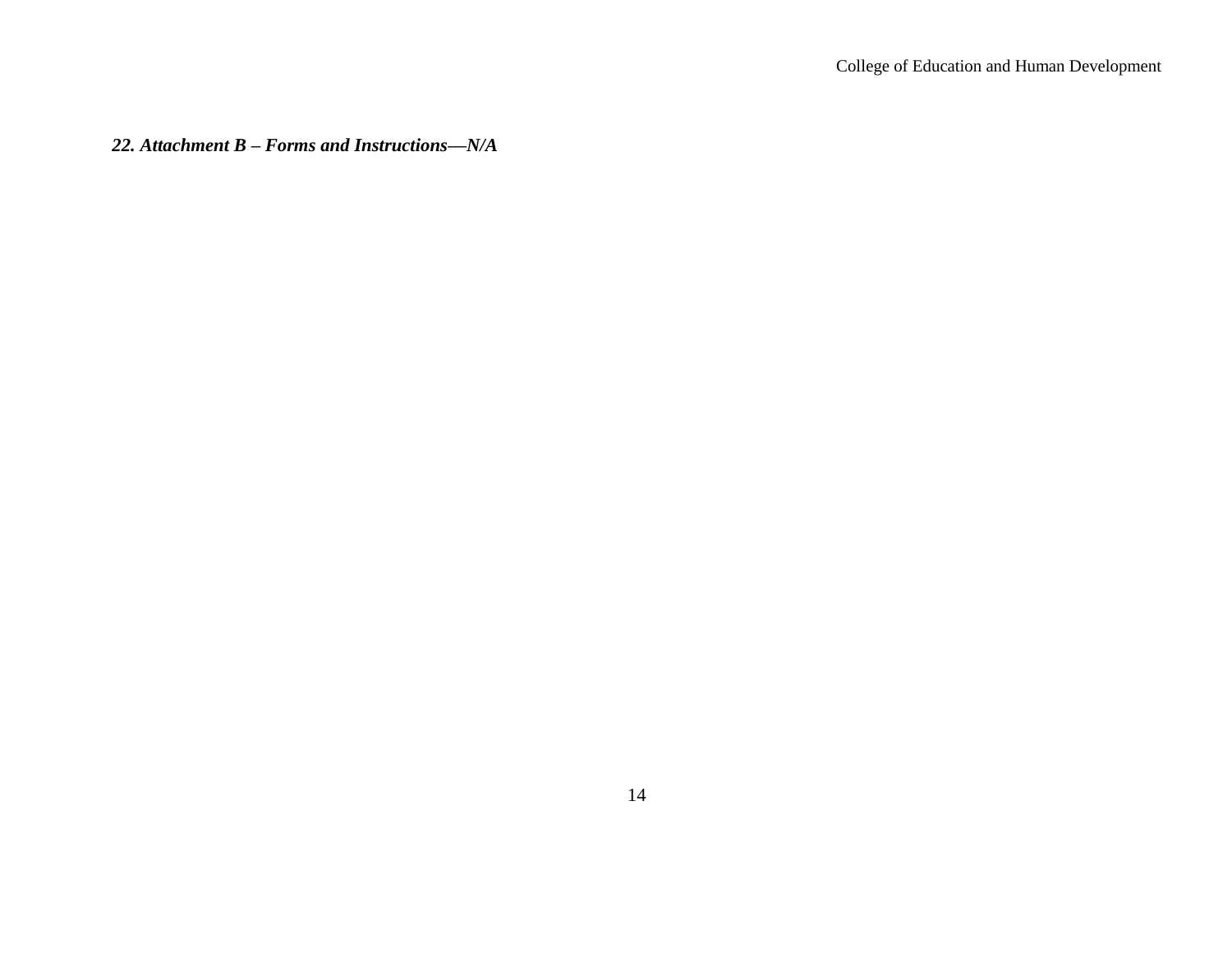#### *Attachment C – Contact Information*

# **Emergency: University Police 1-911**

|                                              |                | <b>Telephone</b><br><b>Numbers</b> |      |                          |                     |  |
|----------------------------------------------|----------------|------------------------------------|------|--------------------------|---------------------|--|
| <b>Name</b>                                  | Company        | <b>Office</b>                      |      | <b>Cell</b>              | Other (email)       |  |
| Torregrossa, Tom<br><b>Service Providers</b> |                | 342-5350                           |      |                          | torregrossa@ulm.edu |  |
|                                              |                |                                    |      | <b>Telephone Numbers</b> |                     |  |
| <b>Name</b>                                  | Company        | <b>Office</b>                      |      | <b>Cell</b>              | Other (email)       |  |
| N/A                                          |                |                                    |      |                          |                     |  |
| <b>Suppliers &amp; Vendors</b>               |                |                                    |      | <b>Telephone Numbers</b> |                     |  |
| <b>Name</b>                                  | Company        | <b>Office</b>                      | Home | <b>Cell</b>              | Other (email)       |  |
| N/A                                          |                |                                    |      |                          |                     |  |
| <b>Other Outside Providers</b>               |                |                                    |      | <b>Telephone Numbers</b> |                     |  |
| <b>Name</b>                                  | <b>Company</b> | <b>Office</b>                      |      | <b>Cell</b>              | Other (email)       |  |
| N/A                                          |                |                                    |      |                          |                     |  |

**School Employees**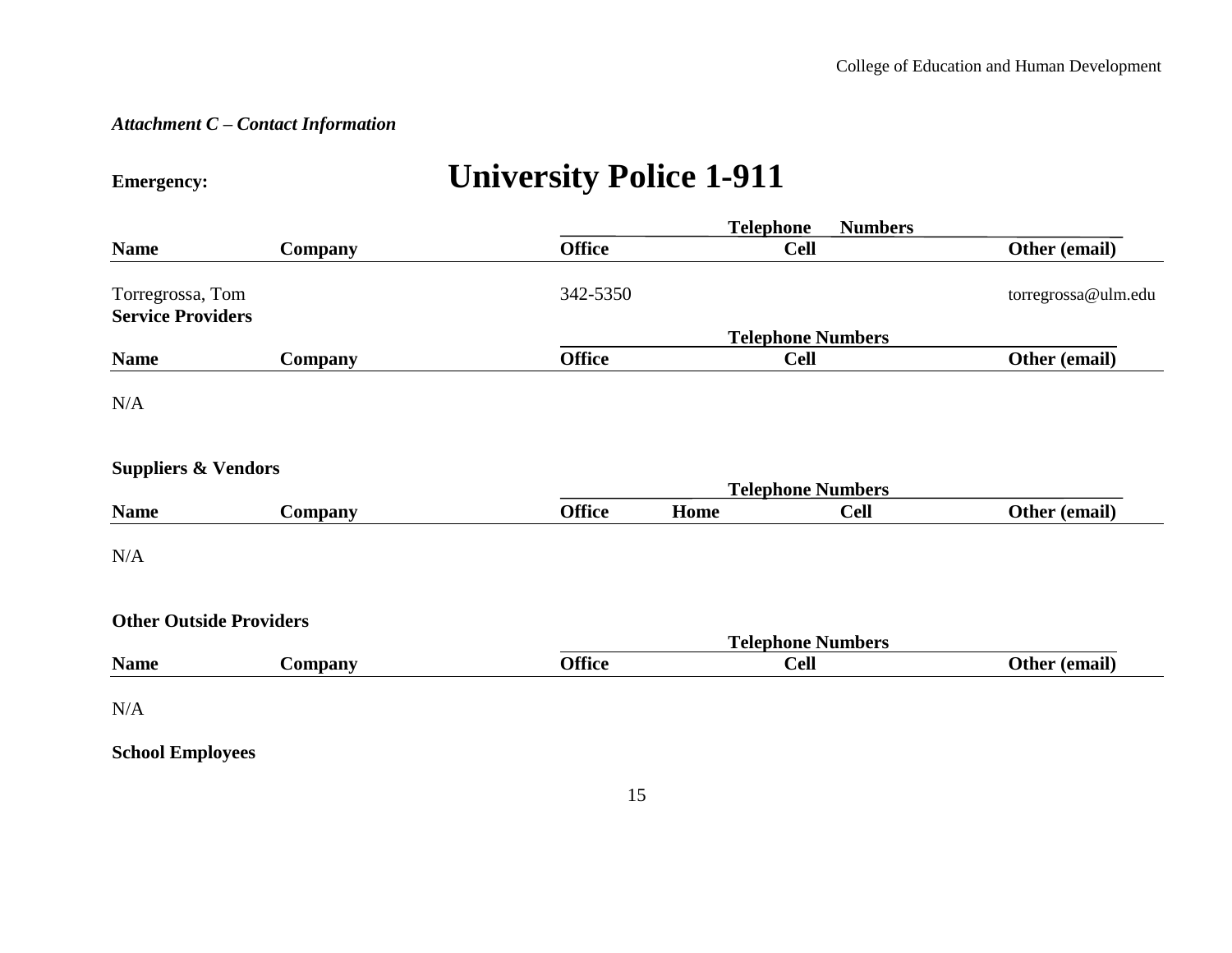|             |       | mbers<br>`alar<br>.<br>. |                 |  |
|-------------|-------|--------------------------|-----------------|--|
| <b>Name</b> | Title | . PP.<br>ttire           | `lthar<br>'emaı |  |

| <b>Name</b>                       | <b>Location</b> | <b>Telephone Number</b> | <b>E-Mail</b>        |
|-----------------------------------|-----------------|-------------------------|----------------------|
| <b>OFFICE OF THE DEAN</b>         |                 |                         | Fax: 342-1240        |
| Pratte, John M.                   | Walker 1-45     | 1238                    | pratte@ulm.edu       |
| Michaelides, Chris                | Walker 1-45     | 1243                    | cmichaelides@ulm.edu |
| Kerry, Mark                       | <b>CNSB 124</b> | 3078                    | Kerry@ulm.edu        |
| McClain, Sabrina                  | Walker 1-45     | 1750                    | mcclain@ulm.edu      |
| Price, Andria                     | Walker 1-45     | 1204                    | aprice@ulm.edu       |
| Filhiol, Therese                  | Walker 1-45     | 1235                    | filhiol@ulm.edu      |
| Cramer, McKenzie                  | Walker 1-45     | 1368                    | mcramer@ulm.edu      |
| Collins, Tameka                   | Walker 1-45     | 1235                    | tcollins@ulm.edu     |
| Espinoza, Denise                  | Walker 1-45     | 1242                    | espinoza@ulm.edu     |
| Pugh, Barbara                     | Walker 2-37     | 1304                    | bpugh@ulm.edu        |
| Bruce, Carolyn                    | Biedenharn 105  | 1569                    | cbruce@ulm.edu       |
| Flanagan, Norma                   | Walker 3-125    | 1485                    | flanagan@ulm.edu     |
| Fisher, Kay                       | Walker 2-101    | 1841                    | fisher@ulm.edu       |
| Moore, Summer                     | <b>CNSB 310</b> | 1766                    | smoore@ulm.edu       |
| Lindley, Debra                    | Biedenharn 106  | 3248                    | lindley@ulm.edu      |
| <b>School Directors</b>           |                 |                         |                      |
| Lovett, Myra (Education)          | Walker 2-37     | 1271                    | lovett@ulm.edu       |
| Smith, Ruth (Humanities)          | Walker 3-125    | 1526                    | rusmith@ulm.edu      |
| Case Hanks, Anne (Sciences)       | CNSB 310B       | 1822                    | casehanks@ulm.edu    |
| Long, Derle (VAPA)                | Biedenharn 105  | 1568                    | long@ulm.edu         |
| <b>School Associate Directors</b> |                 |                         | Fax: 342-1299        |
| Stanley, Shalanda                 | Walker 2-37     | 1270                    | stanley@ulm.edu      |